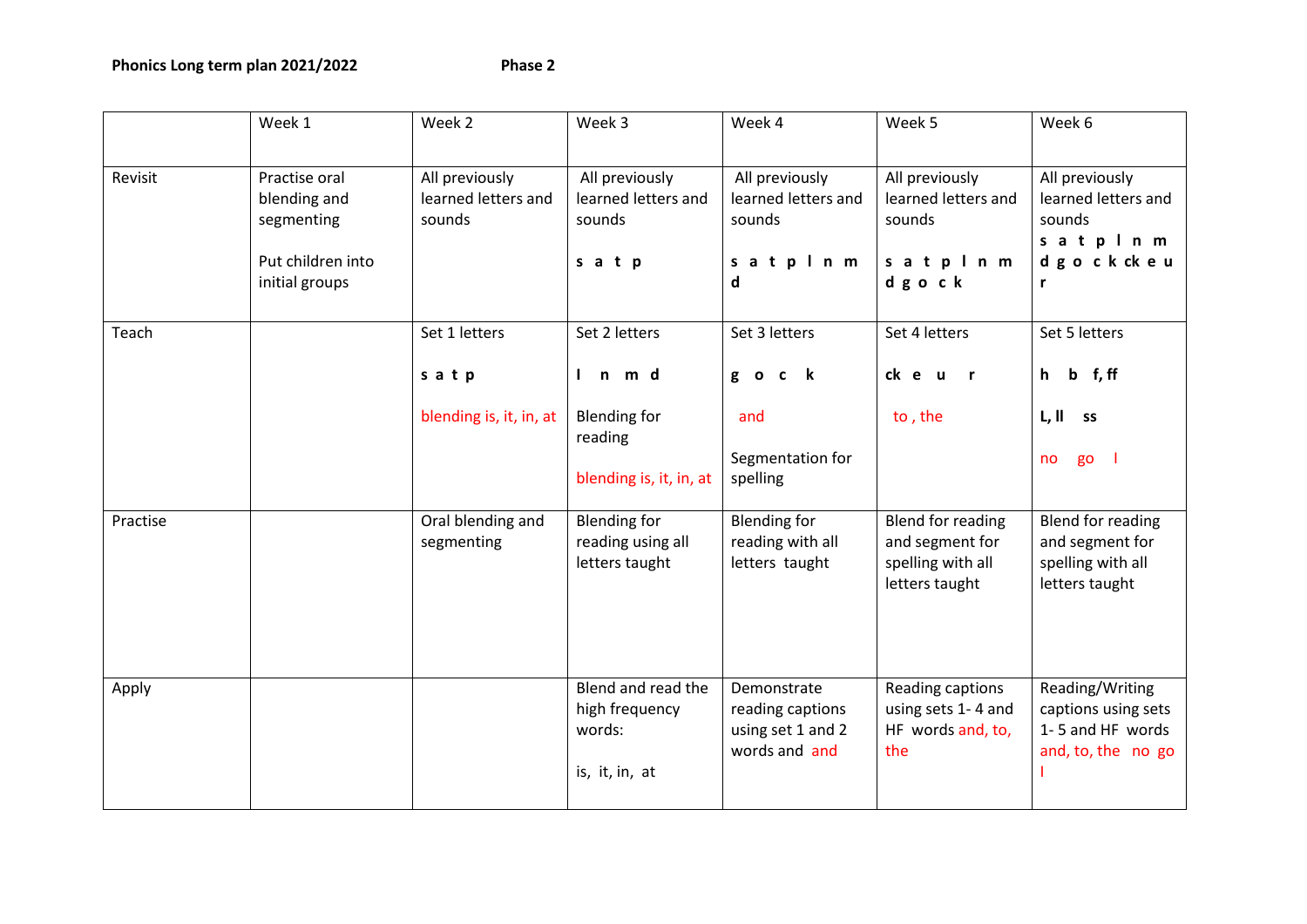Phonics Long term plan 2021/2022 Phase 2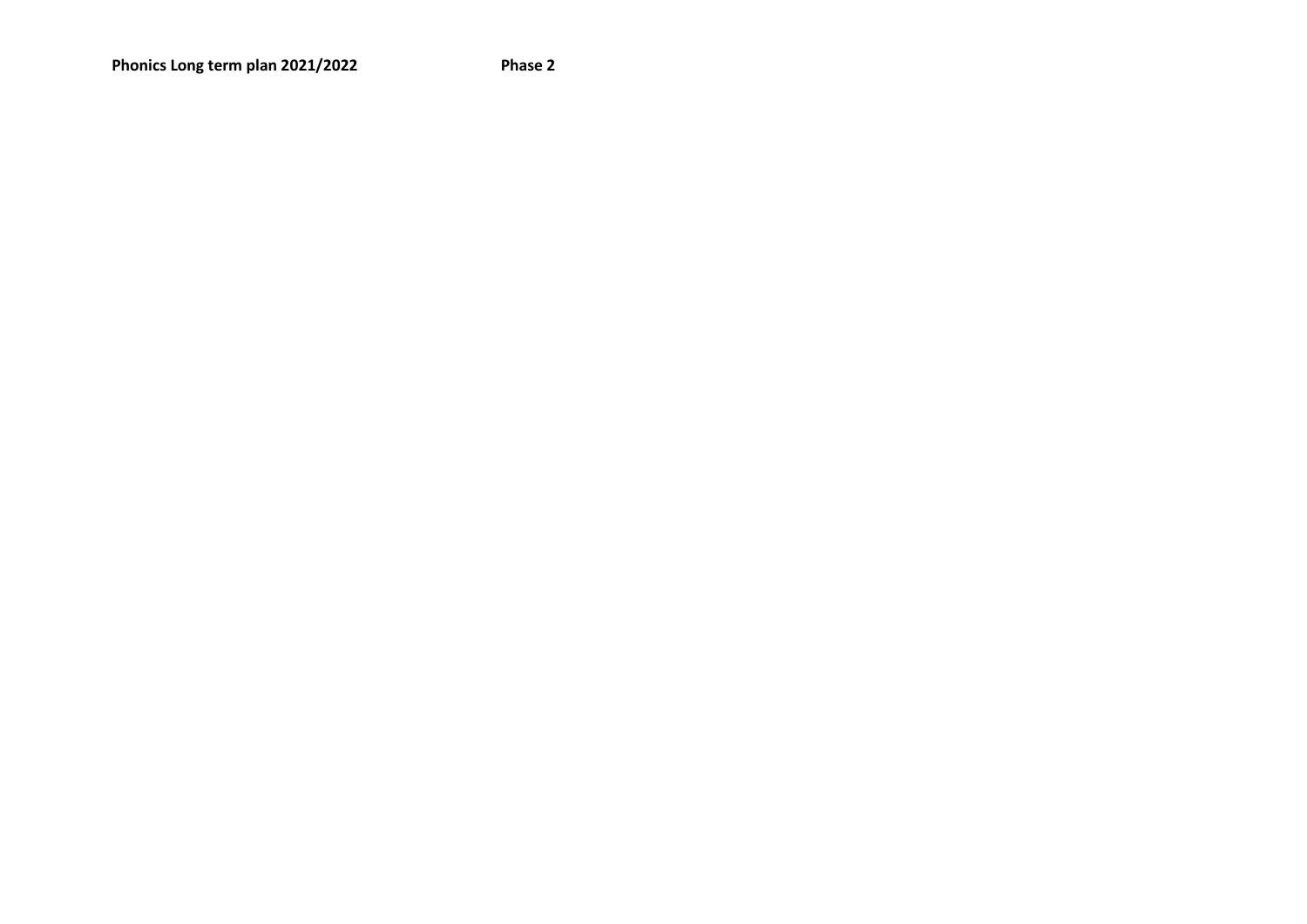|          | Week 1                                                                                                            | Week 2                                                                                                                        | Week 3                                                                                                                                | Week 4                                                                                                                                     | Week 5                                                                                                                                         | Week 6                                                                                                                                                 |
|----------|-------------------------------------------------------------------------------------------------------------------|-------------------------------------------------------------------------------------------------------------------------------|---------------------------------------------------------------------------------------------------------------------------------------|--------------------------------------------------------------------------------------------------------------------------------------------|------------------------------------------------------------------------------------------------------------------------------------------------|--------------------------------------------------------------------------------------------------------------------------------------------------------|
| Revisit  | All previously<br>learned letters<br>and sounds<br>satpin<br>m d g o c k ck<br>e u<br>r                           | All previously<br>learned letters<br>and sounds<br>satpin<br>mdgock<br>ck e u<br>rjvwx                                        | All previously learned<br>letters and sounds<br>satpinmdg<br>o ckckeu<br>r j v w x Y z,zz qu                                          | All previously learned<br>letters and sounds<br>satpinmdg<br>o ckckeu<br>r j v w x Y z,zz qu<br>ch sh th ng                                | All previously learned<br>letters and sounds<br>satpinmdg<br>o ckckeurjv<br>w x Y z,zz qu ch sh<br>th ng ai ee igh                             | All previously learned<br>letters and sounds<br>satpinmdg<br>o ckckeurjv<br>w x Y z,zz qu ch sh<br>th ng ai ee igh oa<br>oo ar                         |
| Teach    | Set 6 letters and<br>sounds<br>jvwx<br>Learn alphabet<br>song                                                     | Set 7 letters<br>Y z,zz qu<br>Learn alphabet<br>song<br>he she                                                                | Learn alphabet song,<br>pointing to the letters<br>whilst singing<br>ch sh th ng<br>we me be                                          | Learn alphabet song,<br>pointing to the letters<br>whilst singing<br>ai ee igh<br>was                                                      | Learn alphabet song,<br>pointing to the letters<br>whilst singing<br>oa oo ar<br>my                                                            | Learn alphabet song,<br>pointing to the letters<br>whilst singing<br>or ur ow<br>you                                                                   |
| Practise | Blend for reading<br>and segment for<br>spelling with all<br>letters taught                                       | <b>Blend</b> for<br>reading and<br>segment for<br>spelling with all<br>letters taught                                         | Blend for reading and<br>segment for spelling<br>with all<br>phonemes/graphemes<br>taught<br>Practise reading 2<br>syllable words     | Blend for reading and<br>segment for spelling<br>with all<br>phonemes/graphemes<br>taught<br>Practise reading 2<br>syllable words          | Blend for reading and<br>segment for spelling<br>with all<br>phonemes/graphemes<br>taught<br>Practise writing 2<br>syllable words              | Blend for reading and<br>segment for spelling<br>with all<br>phonemes/graphemes<br>taught<br>Practise writing 2<br>syllable words                      |
| Apply    | Read captions/<br>sentences using<br>set 1-6 letters<br>and sounds and<br>tricky words and,<br>no, go, I, the, to | Read captions/<br>sentences using<br>set 1-7 letters<br>and sounds and<br>tricky words<br>and, no, go, I,<br>the, to, he, she | Read/write captions<br>and sentences using all<br>taught phonemes and<br>graphemes and, no,<br>go, I, the, to, he, she,<br>we, me, be | Read/write captions<br>and sentences using all<br>taught phonemes and<br>graphemes and, no,<br>go, I, the, to, he, she,<br>we, me, be, was | Read/write captions<br>and sentences using all<br>taught phonemes and<br>graphemes and, no,<br>go, I, the, to, he, she,<br>we, me, be, was, my | Read/write captions<br>and sentences using all<br>taught phonemes and<br>graphemes and, no,<br>go, I, the, to, he, she,<br>we, me, be, was, my,<br>you |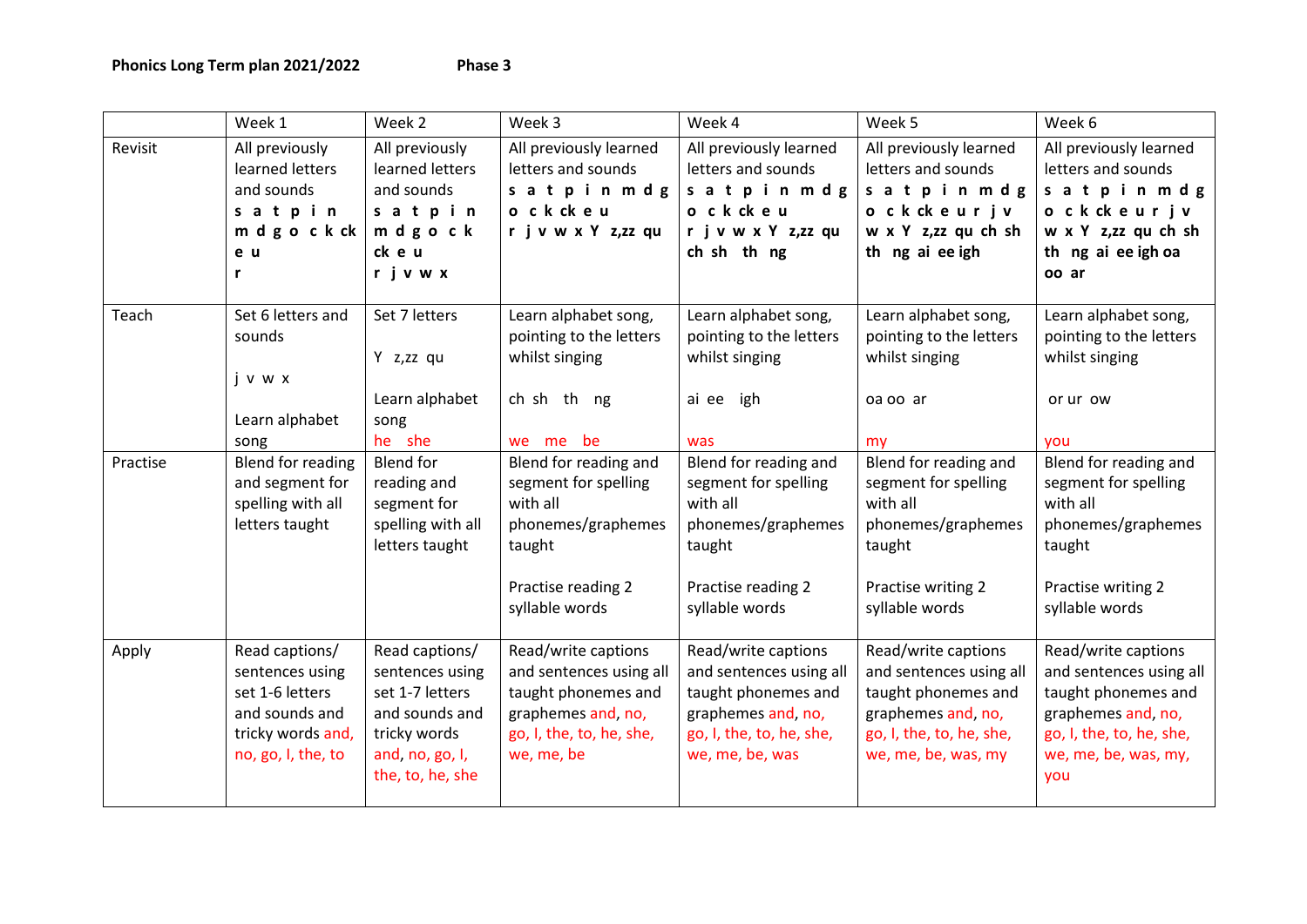|          | Week 7                                          | Week 8                                          | Week 9                                       |  |  |
|----------|-------------------------------------------------|-------------------------------------------------|----------------------------------------------|--|--|
| Revisit  | All previously<br>learned letters and<br>sounds | All previously<br>learned letters<br>and sounds | All previously learned<br>letters and sounds |  |  |
|          | satpinm                                         | satpinm                                         | satpin mdgo<br>ckckeurjvwxY                  |  |  |
|          | dgockckeu                                       | dgockcke                                        | z,zz qu ch sh th ng                          |  |  |
|          | r j v w x Y z,zz                                | urjvwxY                                         | ai ee igh oa oo ar or ur                     |  |  |
|          | qu ch sh th ng                                  | z,zz qu ch sh th                                | ow oi ear ure er                             |  |  |
|          | ai ee igh oa oo ar                              | ng ai ee igh oa                                 |                                              |  |  |
|          | or ur ow                                        | oo ar or ur ow oi                               |                                              |  |  |
|          |                                                 | ear                                             |                                              |  |  |
| Teach    | Practise letter                                 | Practise letter                                 | Practise letter names                        |  |  |
|          | names                                           | names                                           |                                              |  |  |
|          |                                                 |                                                 | Blend and segment to                         |  |  |
|          | oi ear                                          | ure er                                          | read and spell words                         |  |  |
|          |                                                 |                                                 | using all                                    |  |  |
|          | they                                            | her                                             | phoneme/graphemes                            |  |  |
|          |                                                 |                                                 | taught                                       |  |  |
|          |                                                 |                                                 | all                                          |  |  |
| Practise | Blend and segment                               | <b>Blend and</b>                                | Blend and segment to                         |  |  |
|          | to read and spell                               | segment to read                                 | read and spell words                         |  |  |
|          | words                                           | and spell words                                 |                                              |  |  |
|          |                                                 |                                                 | Read and write all high                      |  |  |
|          | Read and write all                              | Read and write all                              | frequency words taught                       |  |  |
|          | high frequency                                  | high frequency                                  |                                              |  |  |
|          | words taught                                    | words taught                                    |                                              |  |  |
| Apply    | Read and write                                  | Read and write                                  | Read and write captions                      |  |  |
|          | captions and                                    | captions and                                    | and sentences                                |  |  |
|          | sentences                                       | sentences                                       |                                              |  |  |
|          |                                                 |                                                 |                                              |  |  |
|          |                                                 |                                                 |                                              |  |  |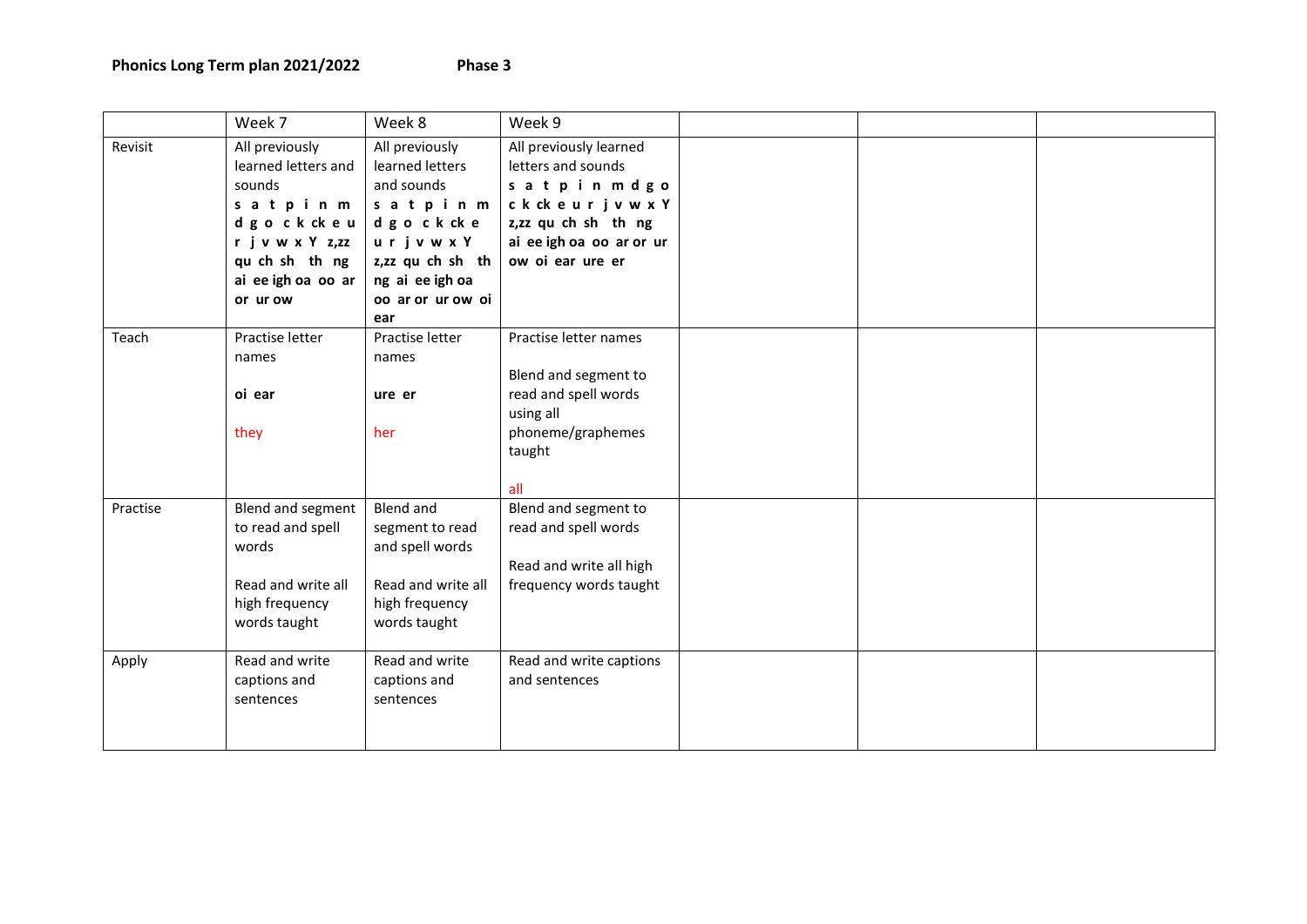|          | Week 1                                                                                                                                                                | Week 2                                                                                                                                                           | Week 3                                                                                                                                                  | Week 4                                                                                                                                                  | Week 5                                                                                                                                                   | Week 6                                                                                                                                                  |
|----------|-----------------------------------------------------------------------------------------------------------------------------------------------------------------------|------------------------------------------------------------------------------------------------------------------------------------------------------------------|---------------------------------------------------------------------------------------------------------------------------------------------------------|---------------------------------------------------------------------------------------------------------------------------------------------------------|----------------------------------------------------------------------------------------------------------------------------------------------------------|---------------------------------------------------------------------------------------------------------------------------------------------------------|
| Revisit  | All previously<br>learned letters<br>and sounds<br>satpin<br>m d g o c k ck<br>eurjvwx<br>Y z,zz qu ch sh<br>th ng ai ee igh<br>oa oo ar or ur<br>ow oi ear ure<br>er | All previously<br>learned letters<br>and sounds<br>satpin<br>mdgock<br>ckeurjvw<br>x Y z,zz qu ch<br>sh th ng ai<br>ee igh oa oo ar<br>or ur ow oi ear<br>ure er | All previously learned<br>letters and sounds<br>satpinmdg<br>ockckeurjv<br>w x Y z,zz qu ch sh<br>th ng ai ee igh oa<br>oo ar or ur ow oi ear<br>ure er | All previously learned<br>letters and sounds<br>satpinmdg<br>ockckeurjv<br>w x Y z,zz qu ch sh<br>th ng ai ee igh oa<br>oo ar or ur ow oi ear<br>ure er | All previously learned<br>letters and sounds<br>satpinmdg<br>o ckckeurjv<br>w x Y z,zz qu ch sh<br>th ng ai ee igh oa<br>oo ar or ur ow oi ear<br>ure er | All previously learned<br>letters and sounds<br>satpinmdg<br>ockckeurjv<br>w x Y z,zz qu ch sh<br>th ng ai ee igh oa<br>oo ar or ur ow oi ear<br>ure er |
| Teach    | Read and write<br><b>CVCC words</b><br>said, so, he, she,<br>we, me be                                                                                                | Read and write<br><b>CVCC words</b><br>said, so, he, she,<br>we, me be                                                                                           | Read and write words<br>containing adjacent<br>consonants<br>have, like, some, come<br>was, you                                                         | Read and write words<br>containing adjacent<br>consonants<br>have, like, some, come<br>was, you                                                         | Read and write words<br>containing adjacent<br>consonants<br>Were, there, little,<br>one, they, all, are                                                 | Read and write words<br>containing adjacent<br>consonants<br>do, when, out, what,<br>my, her                                                            |
| Practise | Read and write<br><b>CVCC words</b><br>said, so, he, she,<br>we, me be                                                                                                | Read and write<br><b>CVCC words</b><br>said, so, he, she,<br>we, me be                                                                                           | Read and write words<br>containing adjacent<br>consonants<br>have, like, some, come<br>was, you                                                         | Read and write words<br>containing adjacent<br>consonants<br>have, like, some, come<br>was, you                                                         | Read and write words<br>containing adjacent<br>consonants<br>Were, there, little,<br>one, they, all, are                                                 | Read and write words<br>containing adjacent<br>consonants<br>do, when, out, what,<br>my, her                                                            |
| Apply    | Reading and<br>writing sentences                                                                                                                                      | Reading and<br>writing<br>sentences                                                                                                                              | Reading and writing<br>sentences                                                                                                                        | Reading and writing<br>sentences                                                                                                                        | Reading and writing<br>sentences                                                                                                                         | Reading and writing<br>sentences                                                                                                                        |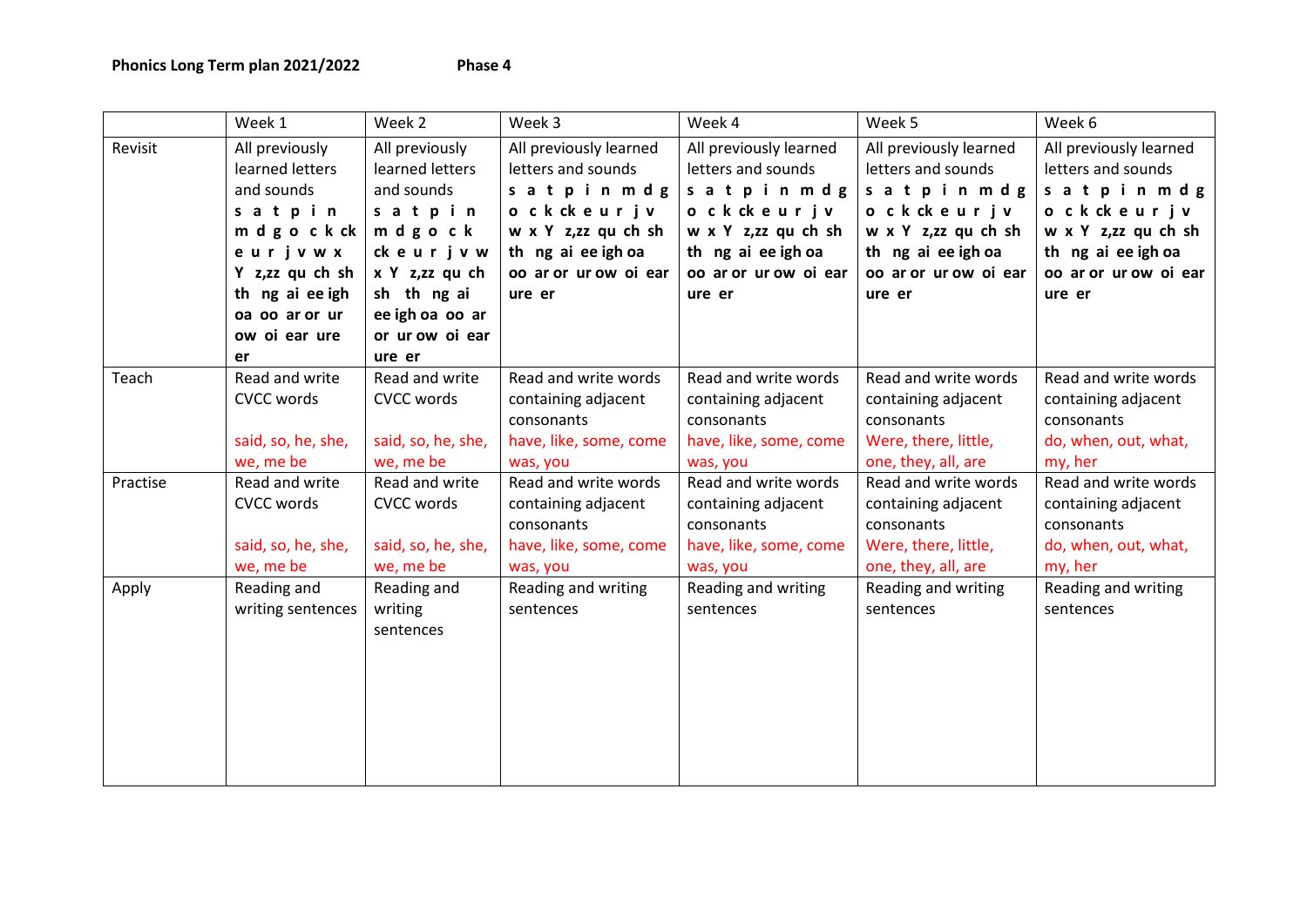|          | Week 1            | Week 2          | Week 3                  | Week 4                  | Week 5                        | Week 6                  |
|----------|-------------------|-----------------|-------------------------|-------------------------|-------------------------------|-------------------------|
| Revisit  | All previously    | All previously  | All previously learned  | All previously learned  | All previously learned        | satpinmdg               |
|          | learned letters   | learned letters | letters and sounds      | letters and sounds      | letters and sounds            | o ckckeurjv             |
|          | and sounds        | and sounds      | satpinmdg               | satpinmdg               | satpinmdg                     | w x Y z,zz qu ch sh     |
|          | satpin            | satpin          | ockckeurjv              | o ckckeurjv             | o ckckeurjv                   | th ng ai ee igh oa      |
|          | m d g o c k ck    | mdgock          | w x Y z,zz qu ch sh     | w x Y z,zz qu ch sh     | w x Y z,zz qu ch sh           | oo ar or ur ow oi ear   |
|          | eurjvwx           | ckeurjvw        | th ng ai ee igh oa      | th ng ai ee igh oa      | th ng ai ee igh oa            | ure er, ay, ou, ie, ea, |
|          | Y z,zz qu ch sh   | x Y z,zz qu ch  | oo ar or ur ow oi ear   | oo ar or ur ow oi ear   | oo ar or ur ow oi ear         | oy, ir, ue, aw, wh, ph, |
|          | th ng ai ee igh   | sh th ng ai     | ure er, ay, ou, ie, ea, | ure er, ay, ou, ie, ea, | ure er, ay, ou, ie, ea,       | ew, oe, au, ey, a_e,    |
|          | oa oo ar or ur    | ee igh oa oo ar | oy, ir, ue, aw          | oy, ir, ue, aw, wh, ph, | oy, ir, ue, aw, wh, ph,       | $e_{e}$ , i_e, o_e, u_e |
|          | ow oi ear ure     | or ur ow oi ear |                         | ew, oe                  | ew, oe, au, ey, a_e,          |                         |
|          | er                | ure er, ay, ou, |                         |                         | $e$ <sup><math>e</math></sup> |                         |
|          |                   | ie, ea          |                         |                         |                               |                         |
| Teach    | ay, ou, ie, ea    | oy, ir, ue, aw  | wh, ph, ew, oe          | au, ey, a_e, e_e        | $i$ e, $o$ e, $u$ e           | a_e, e_e, i_e, o_e, u_e |
|          |                   |                 |                         |                         |                               |                         |
|          | Read the words    | Read the words  | Read the words          | Spell the words         | Spell the words               | Spell the words         |
|          | oh, their, people | Mr, Mrs, looked | called, asked           | Said, so, have          | like, some, come              | Were, there             |
| Practise | Read and spell    | Read and spell  | Read and spell words    | Read and spell words    | Read and spell words          | Read and spell words    |
|          | words with        | words with      | with adjacent           | with newly learned      | with newly learned            | with newly learned      |
|          | adjacent          | adjacent        | consonants and words    | graphemes               | graphemes                     | graphemes               |
|          | consonants and    | consonants and  | with newly learned      |                         |                               |                         |
|          | words with        | words with      | graphemes               | Read and spell          | Read and spell                | Read and spell          |
|          | newly learned     | newly learned   |                         | polysyllabic words      | polysyllabic words            | polysyllabic words      |
|          | graphemes         | graphemes       |                         |                         |                               |                         |
| Apply    | Read and write    | Read and write  | Read and write          | Read and write          | Read and write                | Read and write          |
|          | sentences         | sentences       | sentences               | sentences               | sentences                     | sentences               |
|          |                   |                 |                         |                         |                               |                         |
|          |                   |                 |                         |                         |                               |                         |
|          |                   |                 |                         |                         |                               |                         |
|          |                   |                 |                         |                         |                               |                         |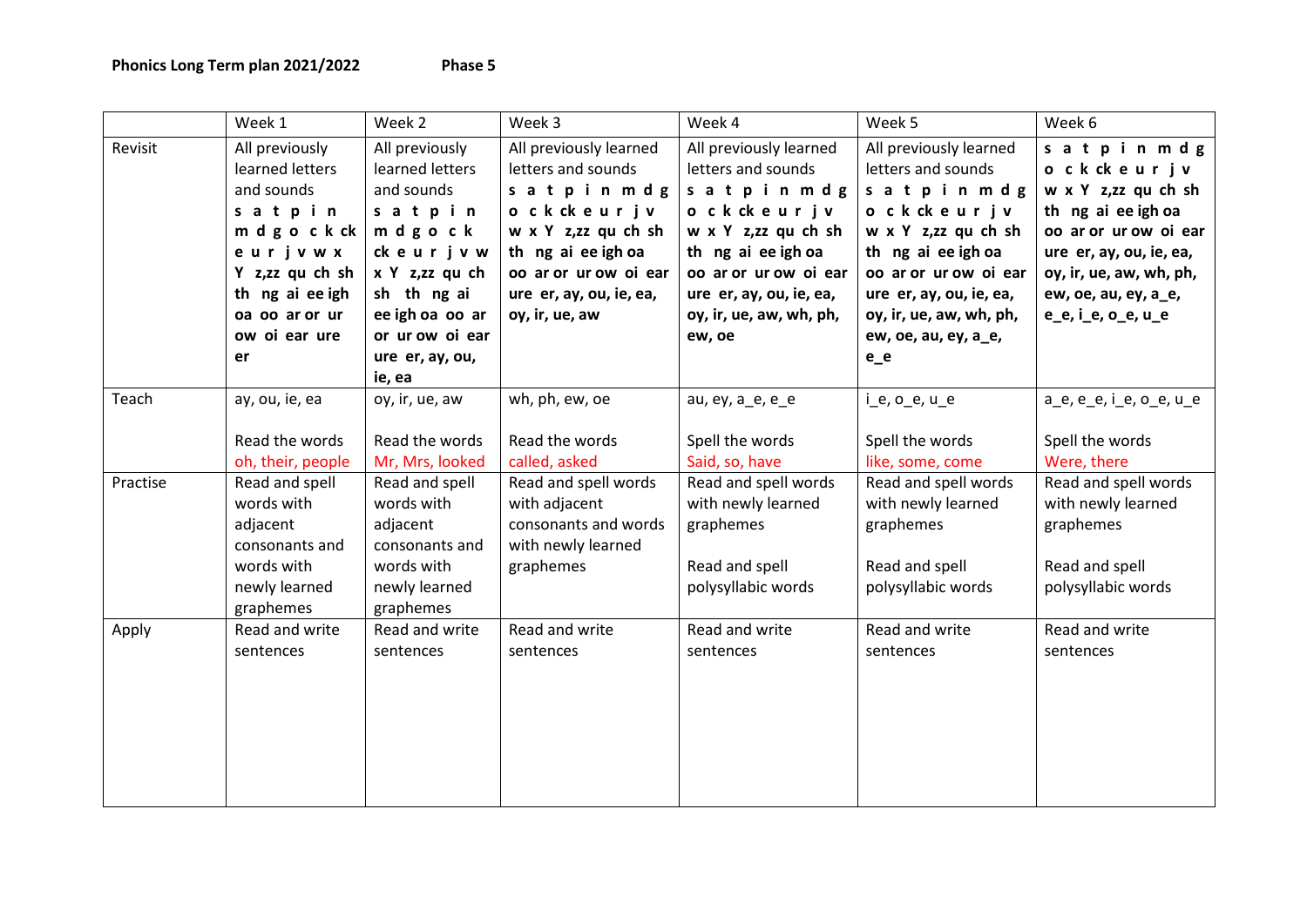| <b>Phase</b> |  |
|--------------|--|
|--------------|--|

|          | Week 7                                                                                                                                                                                                                | Week 8                                                                                                                                                                                                          | Week 9                                                                                                                                                                                               | Week 10                                                                                                                                                                                           | Week 11                                                                                                                                                                                            | Week 12                                                                                                                                                                                           |
|----------|-----------------------------------------------------------------------------------------------------------------------------------------------------------------------------------------------------------------------|-----------------------------------------------------------------------------------------------------------------------------------------------------------------------------------------------------------------|------------------------------------------------------------------------------------------------------------------------------------------------------------------------------------------------------|---------------------------------------------------------------------------------------------------------------------------------------------------------------------------------------------------|----------------------------------------------------------------------------------------------------------------------------------------------------------------------------------------------------|---------------------------------------------------------------------------------------------------------------------------------------------------------------------------------------------------|
| Revisit  | satpin<br>m d g o c k ck<br>eurjvwx<br>Y z,zz qu ch sh<br>th ng ai ee igh<br>oa oo ar or ur<br>ow oi ear ure<br>er, ay, ou, ie, ea,<br>oy, ir, ue, aw,<br>wh, ph, ew, oe,<br>au, ey, a_e, e_e,<br>$i$ e, $o$ e, $u$ e | satpin<br>mdgock<br>ckeurjvw<br>x Y z,zz qu ch<br>sh th ng ai<br>ee igh oa oo ar<br>or ur ow oi ear<br>ure er, ay, ou,<br>ie, ea, oy, ir, ue,<br>aw, wh, ph, ew,<br>oe, au, ey, a_e,<br>e_e, i_e, o_e,<br>$u_e$ | satpinmdg<br>ockckeurjv<br>w x Y z,zz qu ch sh<br>th ng ai ee igh oa<br>oo ar or ur ow oi ear<br>ure er, ay, ou, ie, ea,<br>oy, ir, ue, aw, wh, ph,<br>ew, oe, au, ey, a_e,<br>$e_e$ , i_e, o_e, u_e | satpinmdg<br>ockckeurjv<br>w x Y z,zz qu ch sh<br>th ng ai ee igh oa<br>oo ar or ur ow oi ear<br>ure er, ay, ou, ie, ea,<br>oy, ir, ue, aw, wh, ph,<br>ew, oe, au, ey, a_e,<br>e_e, i_e, o_e, u_e | satpinmdg<br>o ckckeurjv<br>w x Y z,zz qu ch sh<br>th ng ai ee igh oa<br>oo ar or ur ow oi ear<br>ure er, ay, ou, ie, ea,<br>oy, ir, ue, aw, wh, ph,<br>ew, oe, au, ey, a_e,<br>e_e, i_e, o_e, u_e | satpinmdg<br>ockckeurjv<br>w x Y z,zz qu ch sh<br>th ng ai ee igh oa<br>oo ar or ur ow oi ear<br>ure er, ay, ou, ie, ea,<br>oy, ir, ue, aw, wh, ph,<br>ew, oe, au, ey, a_e,<br>e_e, i_e, o_e, u_e |
| Teach    | Alternative<br>pronunciation for<br>reading i, o, c, g<br>Read the words<br>Water, where,<br>who, again                                                                                                               | Alternative<br>pronunciation<br>for reading u,<br>ow, ie, ea<br>Read the words<br>thought, mouse<br>through, work                                                                                               | Alternative<br>pronunciation for<br>reading er, a, y, ch, ou<br>Read the words<br>because, many,<br>laughed, different                                                                               | Read the words<br>Any, eyes, friends,<br>once, please                                                                                                                                             | Write the words<br>little, one, do                                                                                                                                                                 | Write the words<br>When, what, out                                                                                                                                                                |
| Practise | Reading words<br>with alternative<br>pronunciation<br>Reading and<br>spelling<br>polysyllabic<br>words                                                                                                                | Reading words<br>with alternative<br>pronunciation<br>Reading and<br>spelling<br>polysyllabic<br>words                                                                                                          | Reading words with<br>alternative<br>pronunciation<br>Reading and spelling<br>polysyllabic words                                                                                                     | Reading words with<br>alternative<br>pronunciation<br>Reading and spelling<br>polysyllabic words                                                                                                  | Reading words with<br>alternative<br>pronunciation<br>Reading and spelling<br>polysyllabic words                                                                                                   | Reading words with<br>alternative<br>pronunciation<br>Reading and spelling<br>polysyllabic words                                                                                                  |